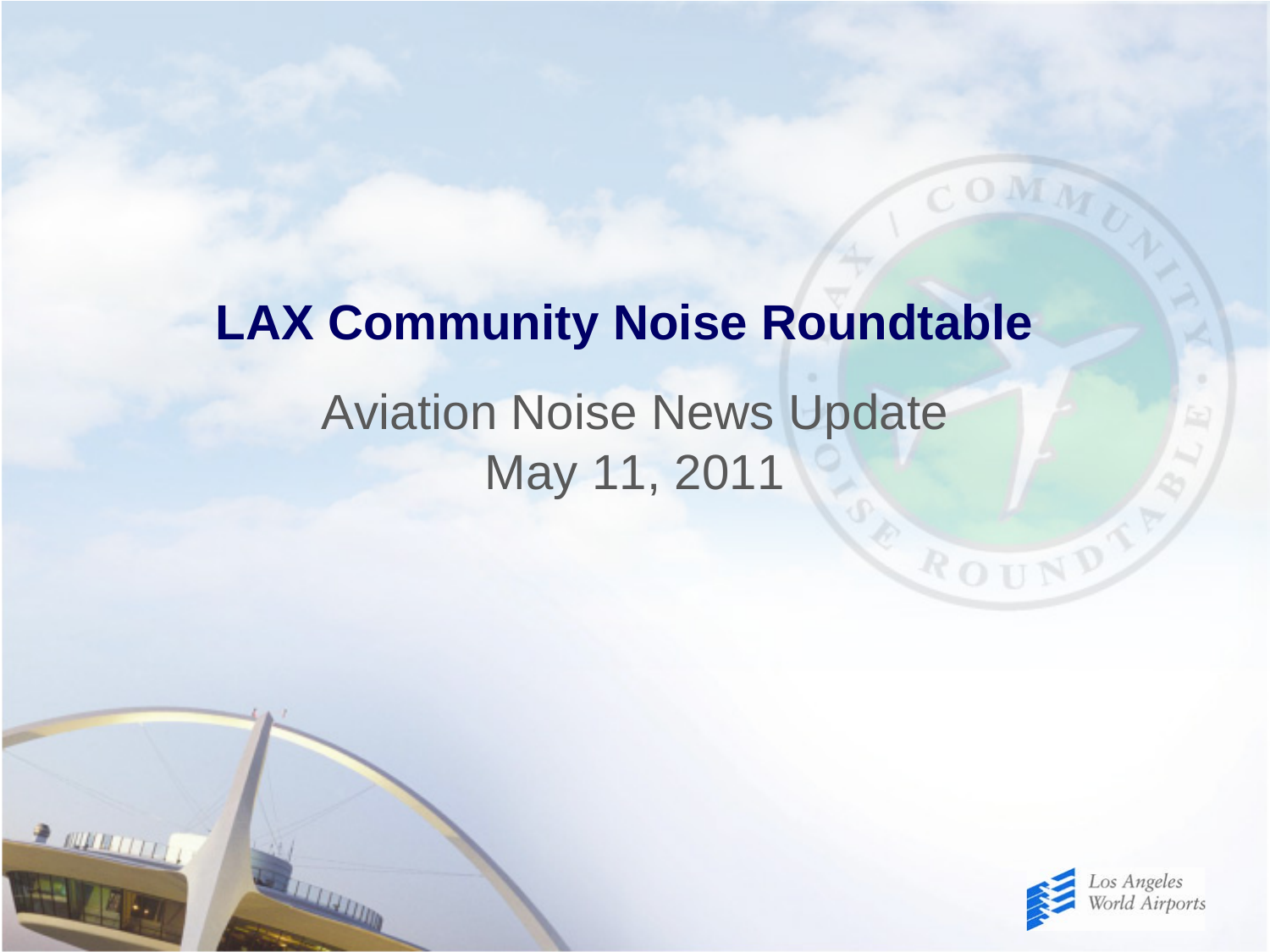### **SMO Change in Takeoff Routes**

#### • **L.A. City Council seeks change in takeoff routes at Santa Monica Airport**

- Council members voted to support federal legislation that would close six flight schools and alter the current departure route that crosses Penmar Golf Course and directs aircraft out over Venice Beach
- The Council's 11-0 vote revolved around concerns of public safety and aircraft emissions
- The resolution is not binding on Santa Monica or the FAA, but to what many believe a broader strategy to shut the Airport down by 2015
- FAA officials and Airport supporters responded by saying "…the Airport has a good safety record, and that any effort to oust the flight schools and shut down the Airport in four years could violate various federal agreements"

Source: http://www.latimes.com/news/local/la-me-airport-20110421,0,6433857.story

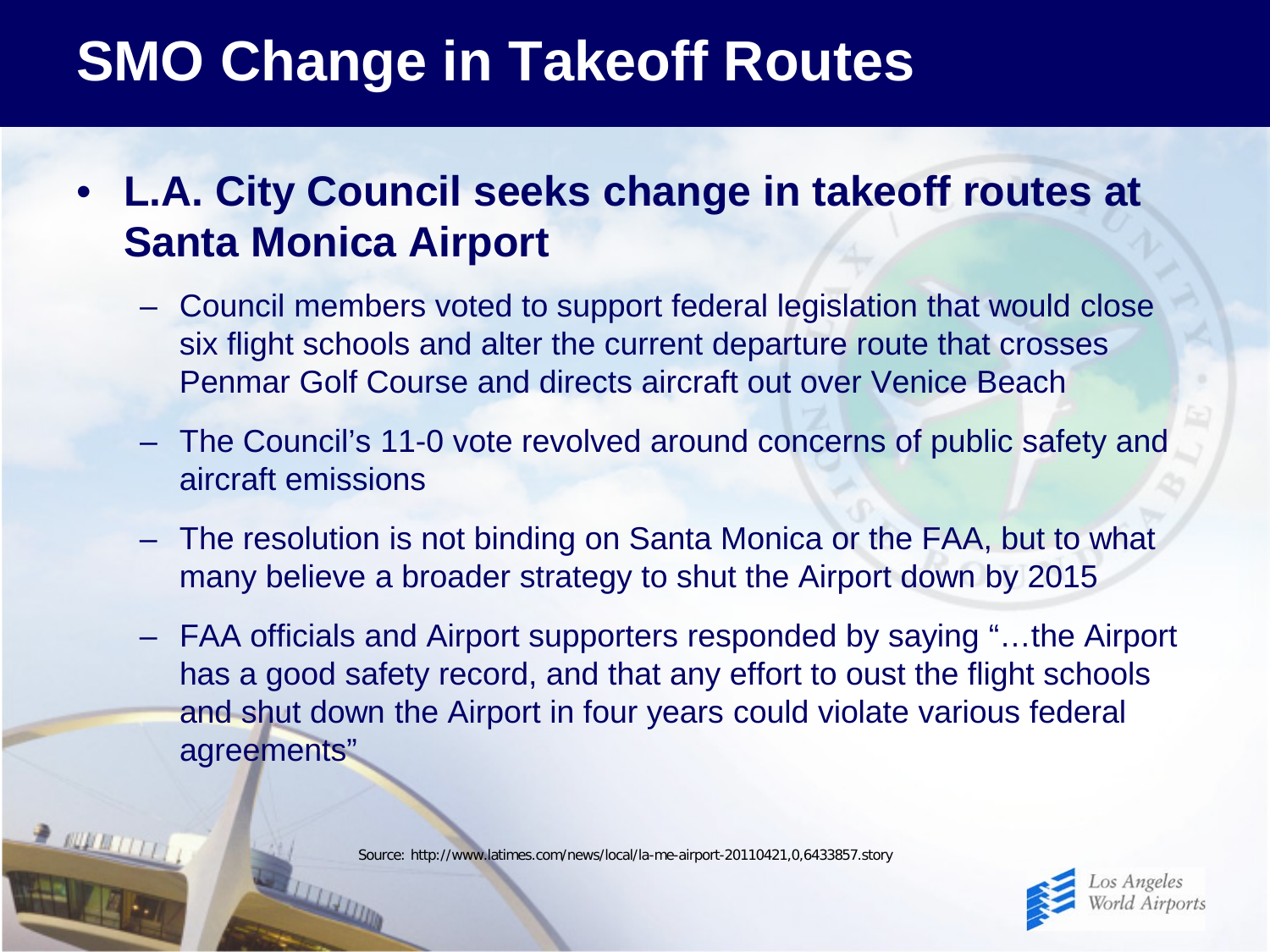### **Boeing 787's Quiet Technology Put to Test**

- **The 787's Noise Footprint will be as much as 60% Smaller than Today's Comparable Airplanes**
- **A dedicated team sat down years ago to design the aircraft quieter from tip to tail**
- **The bulk of the noise reduction stems from the new Rolls Royce engines and the composite Airframe and Aerodynamic Wing**
	- **New generation engines with very high bypass-ratios**
	- **Advanced acoustic linings**
	- **New engine inlets and nozzles**
	- **Lightweight composite materials**
	- **New aerodynamic wing**
	- **"We have to publish numbers to the one-tenth of a decibel…where the human ear can't hear the difference." says noise engineer Mark Sandstrom**
	- **[Boeing 787 Noise Video](http://www.boeing.com/Features/2011/04/bca_787_volume_04_22_11.html)**



Source: http://www.boeing.com/Features/2011/04/bca\_787\_volume\_04\_22\_11.html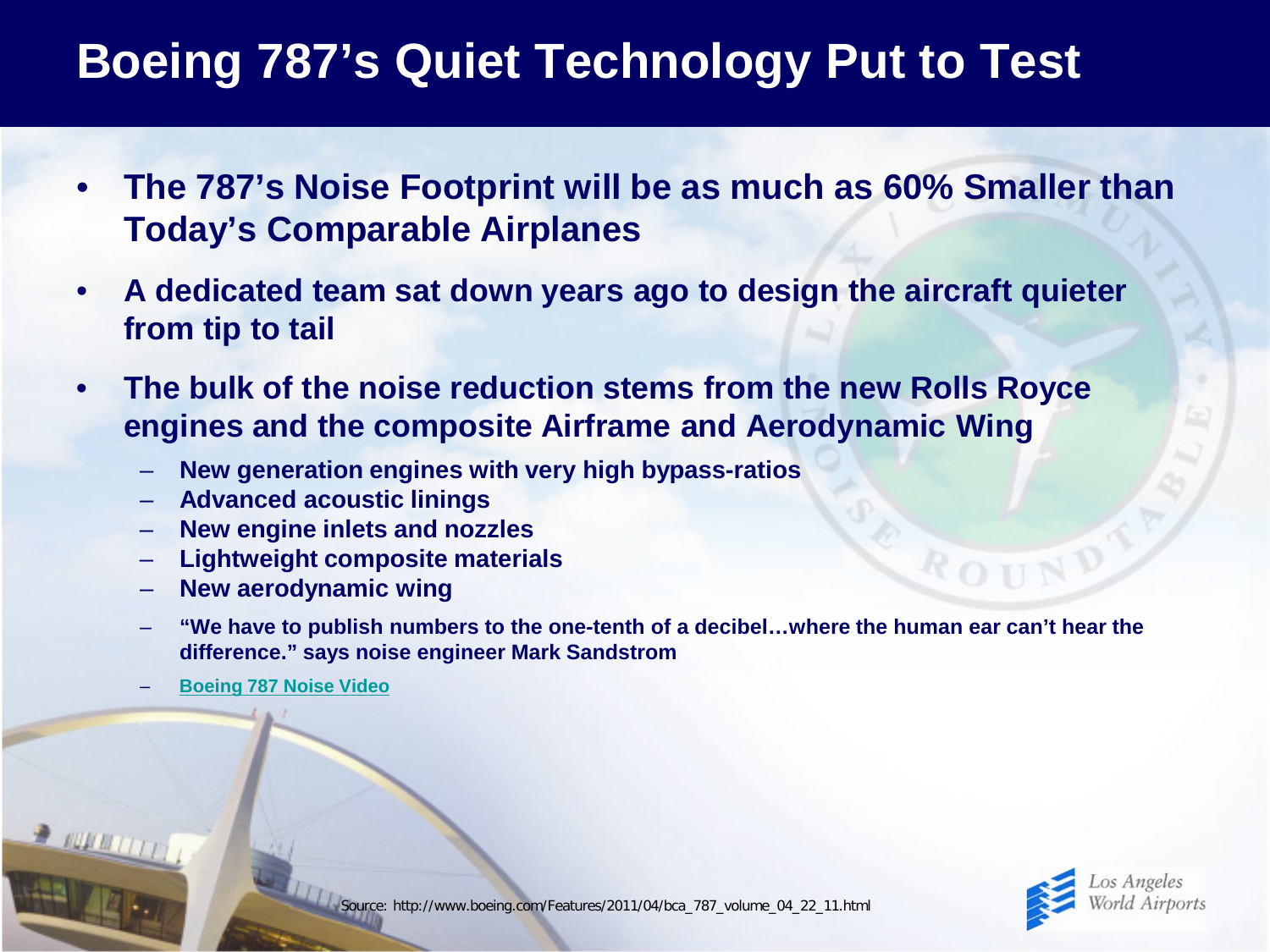### **NASA: Greener Airliner Achievable By 2025**

- **NASA's Environmentally Responsible Aviation (ERA) program is exploring a suite of airframe and propulsion technologies that could be ready for full-scale development around 2020**
- **What sets apart NASA ERA program is that several aspects are expected to be met at the same time that include:**
	- **Fuel-burn reduction of 50% relative to current state-of-the-art aircraft**
	- **75% cut in oxides of nitrogen (NOx) below current standard**
	- **An aircraft noise level 42 dB below the FAA's Stage 4 certification level**
- **The targets are tough because, NASA believes, without major improvements the growth of air transport will be actively impeded by environmental and related cost concerns**
- **Noise reduction is being accomplished across three fronts including airframe, propulsion, and combined propulsion-airframe aeroacoustics. The main noise reduction will come from more advanced flaps and slats and faired main landing gear**

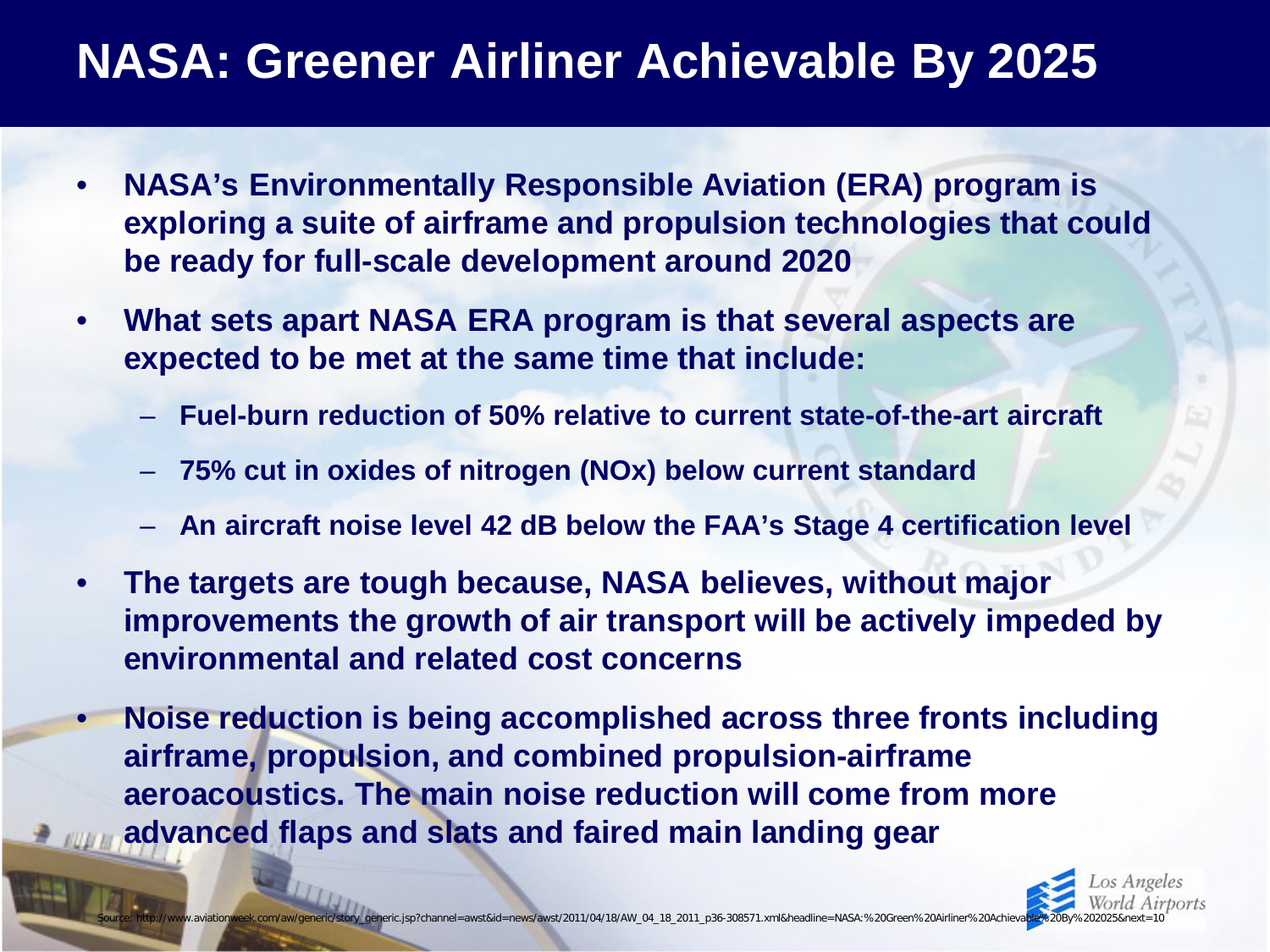# **Global Air Traffic Slows**

- **International airline passenger traffic slowed in March to 3.8 percent as opposed to 5.8 percent in February**
- **International freight traffic grew in March to 3.7 percent from 1.8 percent in February**
- **North American carriers experienced a 7.7 percent improvement in March**
- **International Air Transport Association (IATA) believes the second quarter will likely see continued depressed air travel markets due to the events in Japan, Middle East, and North Africa, but "…strong underlining economic growth trends should support recovery in both passenger and cargo markets in the second half of 2011." IATA said**
- **Despite the effects of rising fuel prices, airline passenger traffic slightly increased at LAX. More than 4.9 million passengers passed through LAX in March, a 2.9 percent increase from the same period last year**

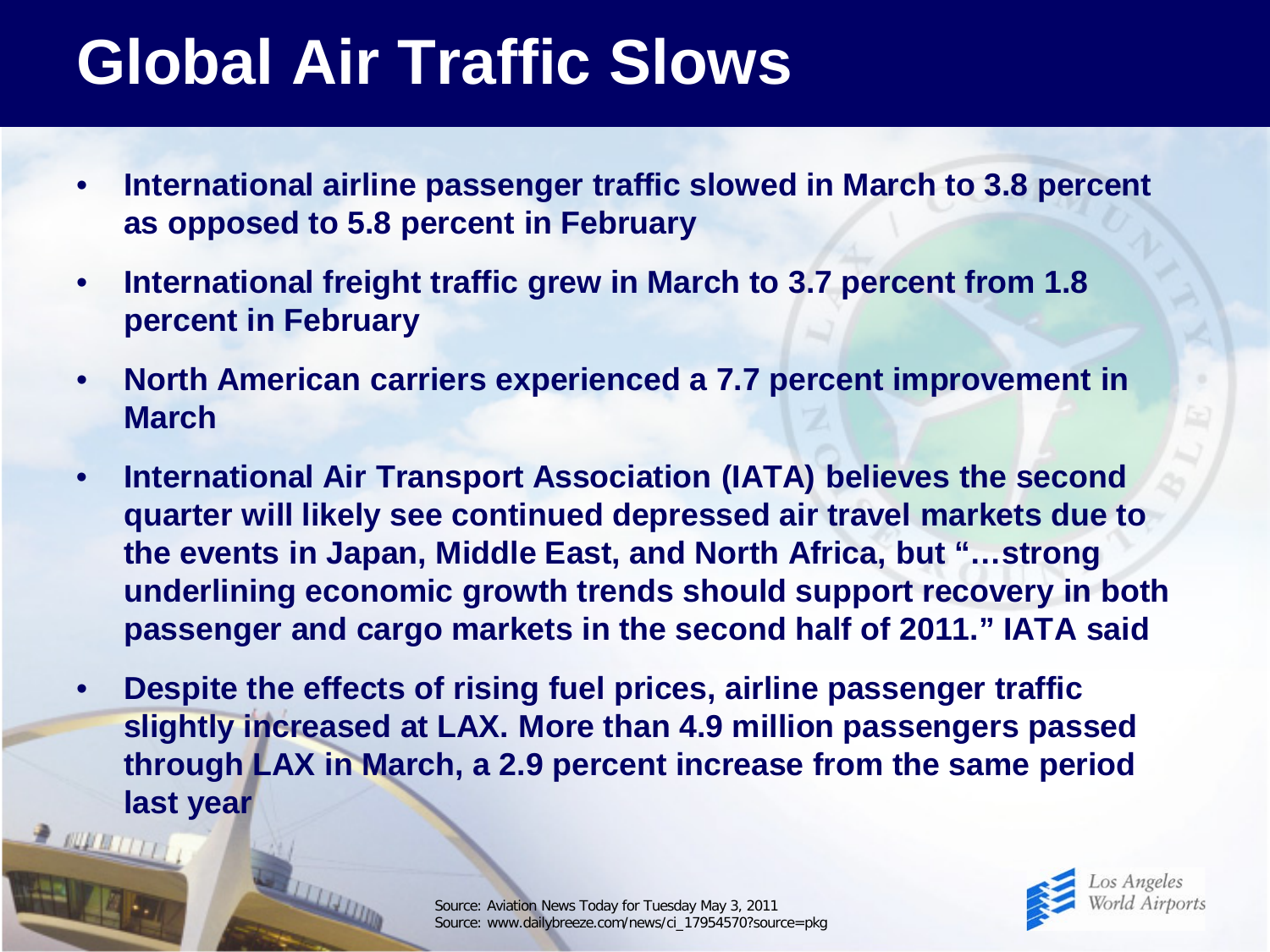# **FAA Restructures ATC Management**

- **FAA Administrator Randy Babbitt has appointed three veteran managers to key positions to evaluate system safety**
- **The review also includes an independent panel to evaluate the agency's ATC training curriculum, qualifications, and placement process**
- **The restructure "…is an effort to make certain that operational policies and professional standards are being upheld, Babbitt said, "The FAA's focus is safety. These changes ensure that we have the right people in the right places to help us carry out our mission"**
- **The National Air Traffic Control Association (NATCA) also made 12 recommendations with the primary focus on an awareness program for fatigue and sleep disorders, but also request recuperation periods for controllers while on duty**

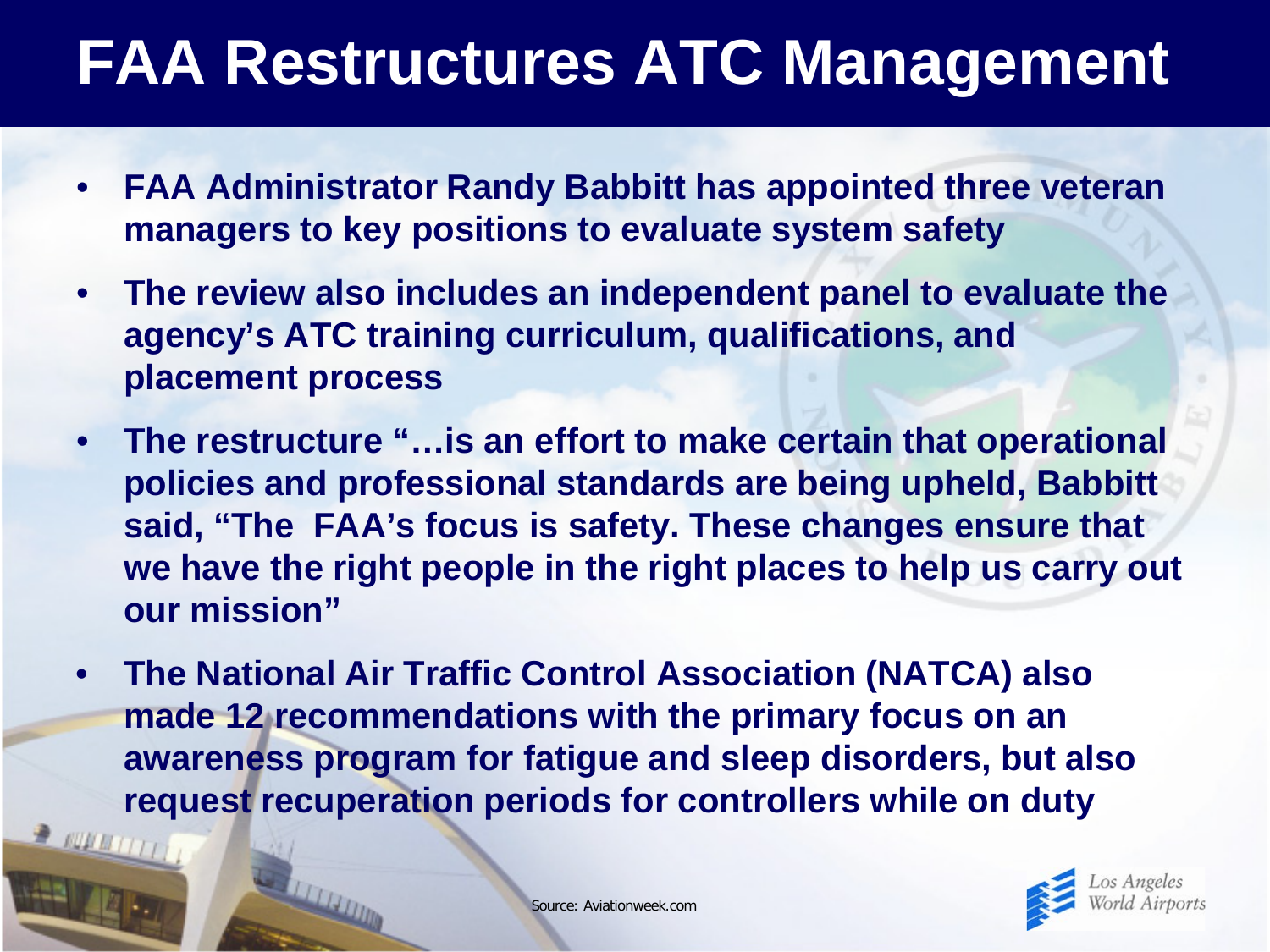#### **Chamber Wants Congress to Fund Airline Equip. For NextGen**

- **U.S. Chamber of Commerce (COC) wants the FAA Reauthorization Bill to include Government aid to assist the aviation community with the estimate \$5 Billion cost of equipping aircraft for NextGen**
- **U.S. COC Pres. and CEO Thomas Donohue said, "We don't think that cargo, business, or passenger aviation should have to bear the full brunt of this cost when there is such a great public benefit from NextGen"**
- **The COC believes that the Airport Improvement Program needs adequate funding levels to maintain, modernize, and expand our airports which are a crown jewel of our economy**